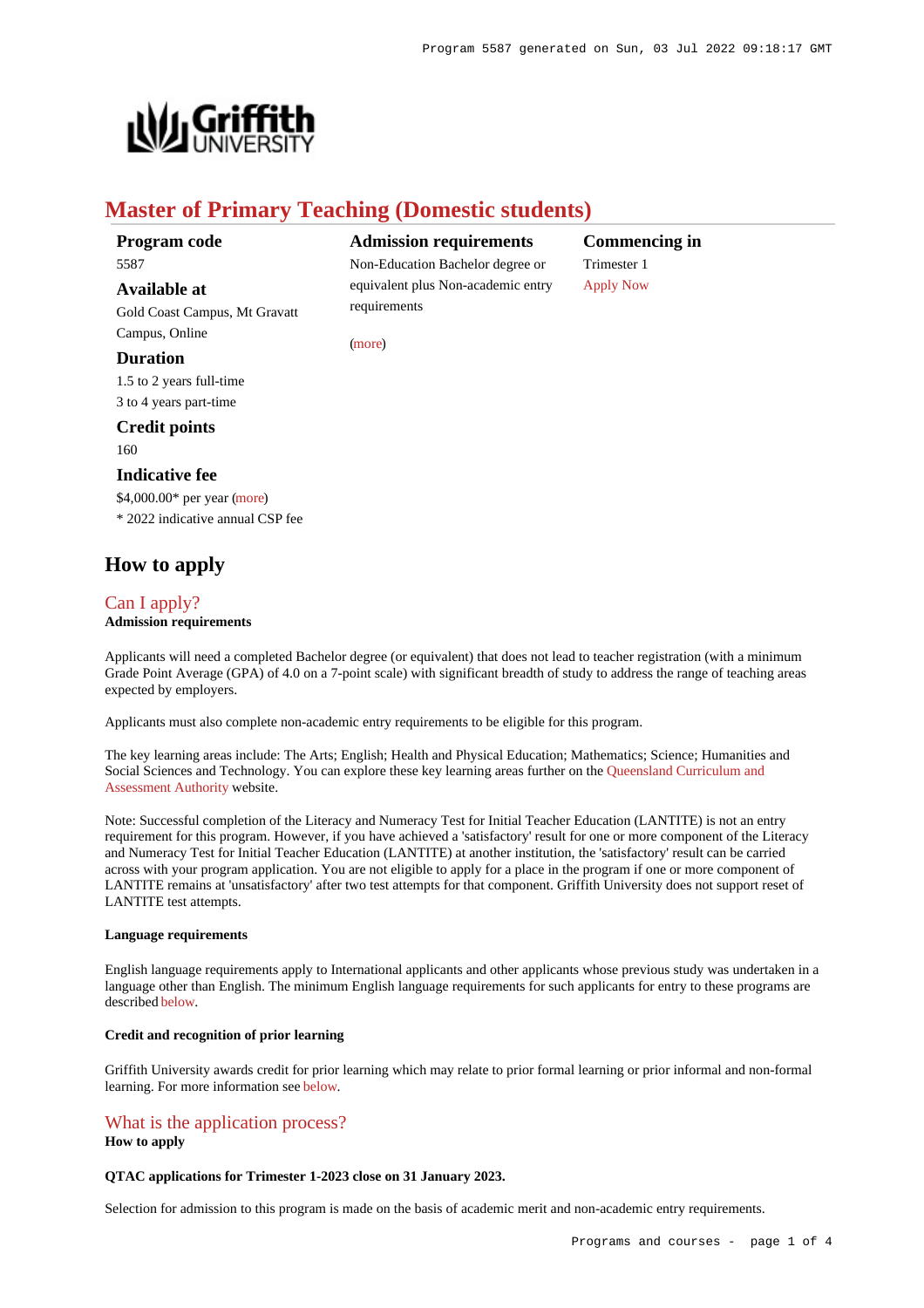#### Domestic applicants should apply for admission through the [Queensland Tertiary Admissions Centre \(QTAC\)](http://www.qtac.edu.au/).

This program is quota managed for which there is a limited number of places available to ensure that sufficient resources are available to support the students. Meeting the admission requirements for this program may not result in an applicant receiving an admission offer.

**Note:** As part of the [Australian Institute for Teaching and Leadership \(AITSL\) revised Standards and Procedures \(2015\)](https://www.aitsl.edu.au/initial-teacher-education/ite-reform/accreditation), applicants to initial teacher education programs (pre-service teachers) must satisfy both academic and non-academic entry criteria for selection to this program. For further information, please visit the [QTAC Teacher entry](http://www.qtac.edu.au/courses---institutions/teacher-entry) website.

#### **Guaranteed Admission Scheme**

The Guaranteed Admission Scheme does not apply to this degree.

A summary of the student profile for this program can be found on the OTAC website for [Gold Coast](https://www.qtac.edu.au/courses/listing/master-of-primary-teaching-232102/)  $|<$ a href=https://www.qtac.edu.au/courses/listing/master-of-primary-teaching-223332/" target="\_blank">Mt Gravatt | <a href=https://www.qtac.edu.au/courses/listing/master-of-primary-teaching-273205/" target="\_blank">Online. The Rank profile is located on the **Student Profile** tab.

Note: Applicants are not permitted to defer an offer. Should you be unable to accept an offer, you must re-apply for entry in the following year.

### [What are the language requirements?](https://www148.griffith.edu.au/programs-courses/Program/5587/HowToApply/Domestic#language)

#### **Language requirements**

English language requirements apply to International applicants and other applicants whose previous Bachelor-level study was completed in a country other than Australia, Canada, New Zealand, Republic of Ireland, United Kingdom or the United States of America or undertaken in a language other than English. The minimum English language requirements for such applicants for entry to this program are as follows:

- A minimum overall band score of 7.5 in IELTS (Academic) with a score of at least 8.0 for Listening and Speaking and a score of at least 7.0 for Reading and Writing;
- OR a score of at least 4 in each of the areas of Speaking, Listening, Reading and Writing in the ISLPR<sup>\*</sup>;
- OR successful completion of at least three years full-time Bachelor-level study where the language of instruction is English in Australia, Canada, New Zealand, Republic of Ireland, United Kingdom or the United States of America;
- OR a result of Level A in each of the four skill areas of Speaking, Listening, Reading and Writing in the Professional English Assessment for Teachers (PEAT) if this has already been undertaken for employment in New South Wales.

### *\* The ISLPR test will only be accepted if it has been administered by ISLPR Language Services, 9 Gowrie Street, Mt Gravatt, Queensland.*

English test results must be no more than two years old.

The Direct Entry Program (DEP) pathway is not accepted for this program.

This program is accredited and language requirements have been set to ensure applicants meet both Griffith University language requirements and requirements for registration within Queensland. The Queensland College of Teachers requires graduating teachers to provide evidence of English Language Proficiency (ELP) with their application for registration unless they have completed the full four years of higher education study required for registration in English in Australia, Canada, New Zealand, Republic of Ireland, United Kingdom or the United States of America. Further information is available on the [Queensland College of Teachers](http://www.qct.edu.au/registration/english-language-proficiency-requirement) website.

# [What are the QTAC/UAC entry requirements?](https://www148.griffith.edu.au/programs-courses/Program/5587/HowToApply/Domestic#tac-entry-requirements)

# **QTAC application information**

**Master of Primary Teaching - Gold Coast**

| <b>ATAR/RANK*</b>    |  |
|----------------------|--|
|                      |  |
| 93.00                |  |
| QTAC code            |  |
| 232102               |  |
| <b>Duration</b>      |  |
| 2 years full-time    |  |
| <b>Prerequisites</b> |  |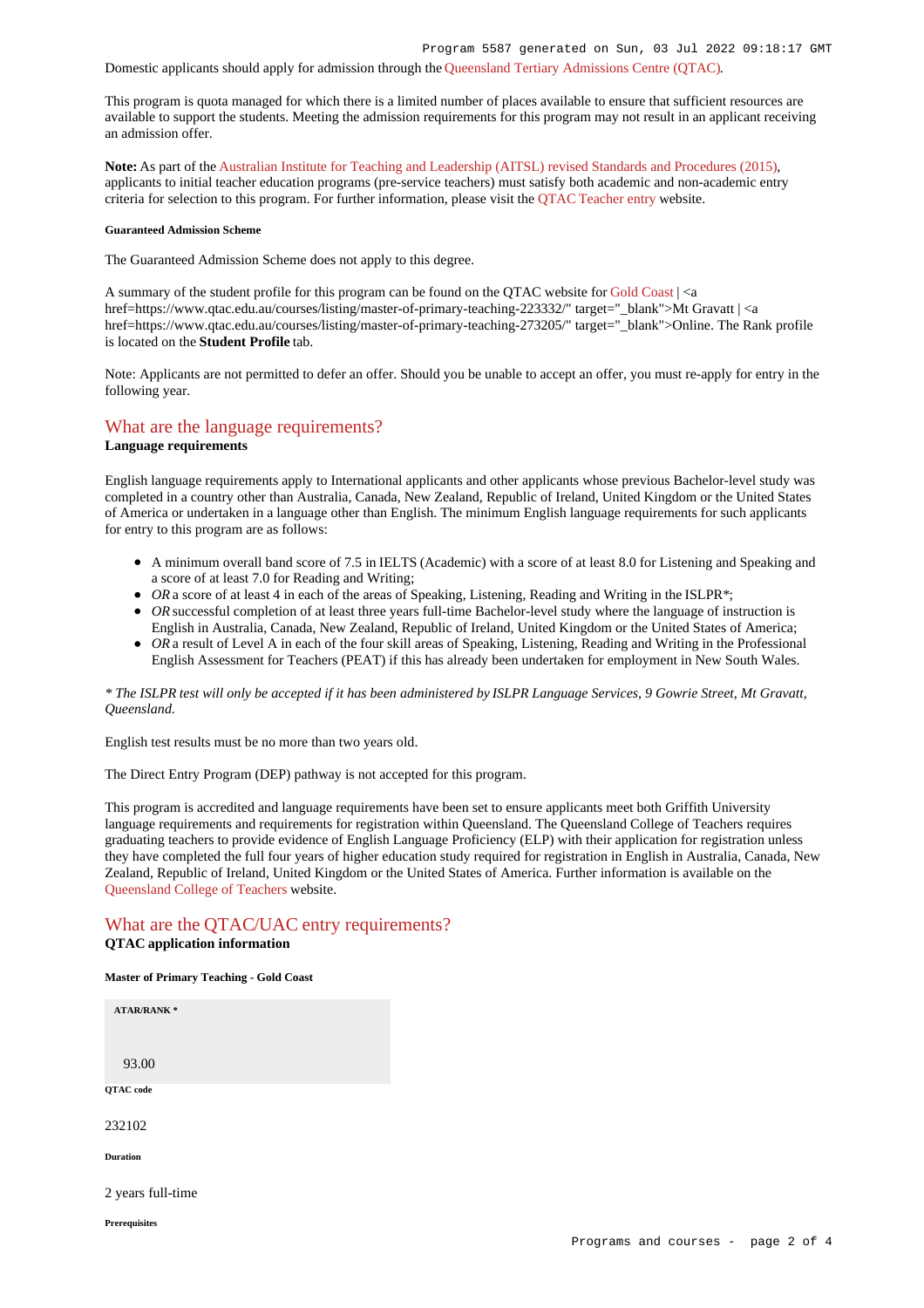Completed Bachelor degree or equivalent that does not lead to teacher registration with a minimum GPA of 4.0 with significant breadth of study in a range of teaching areas plus non-academic entry requirements.

*\*The above ATAR/Rank from the 2022 admission cycle represents the minimum adjusted ATAR/Rank to which an offer was made. Minimum thresholds can change from year to year and should be used as a guide only for any future intakes.*

#### **Master of Primary Teaching - Mt Gravatt**

**ATAR/RANK \***

93.00 **QTAC code**

223332

**Duration**

2 years full-time

**Prerequisites**

Completed Bachelor degree or equivalent that does not lead to teacher registration with a minimum GPA of 4.0 with significant breadth of study in a range of teaching areas plus non-academic entry requirements.

*\*The above ATAR/Rank from the 2022 admission cycle represents the minimum adjusted ATAR/Rank to which an offer was made. Minimum thresholds can change from year to year and should be used as a guide only for any future intakes.*

#### **Master of Primary Teaching - Online**

**ATAR/RANK \***

93.00

**QTAC code**

273205

**Duration**

2 years full-time

**Prerequisites**

Completed Bachelor degree or equivalent that does not lead to teacher registration with a minimum GPA of 4.0 with significant breadth of study in a range of teaching areas plus non-academic entry requirements.

*\*The above ATAR/Rank from the 2022 admission cycle represents the minimum adjusted ATAR/Rank to which an offer was made. Minimum thresholds can change from year to year and*